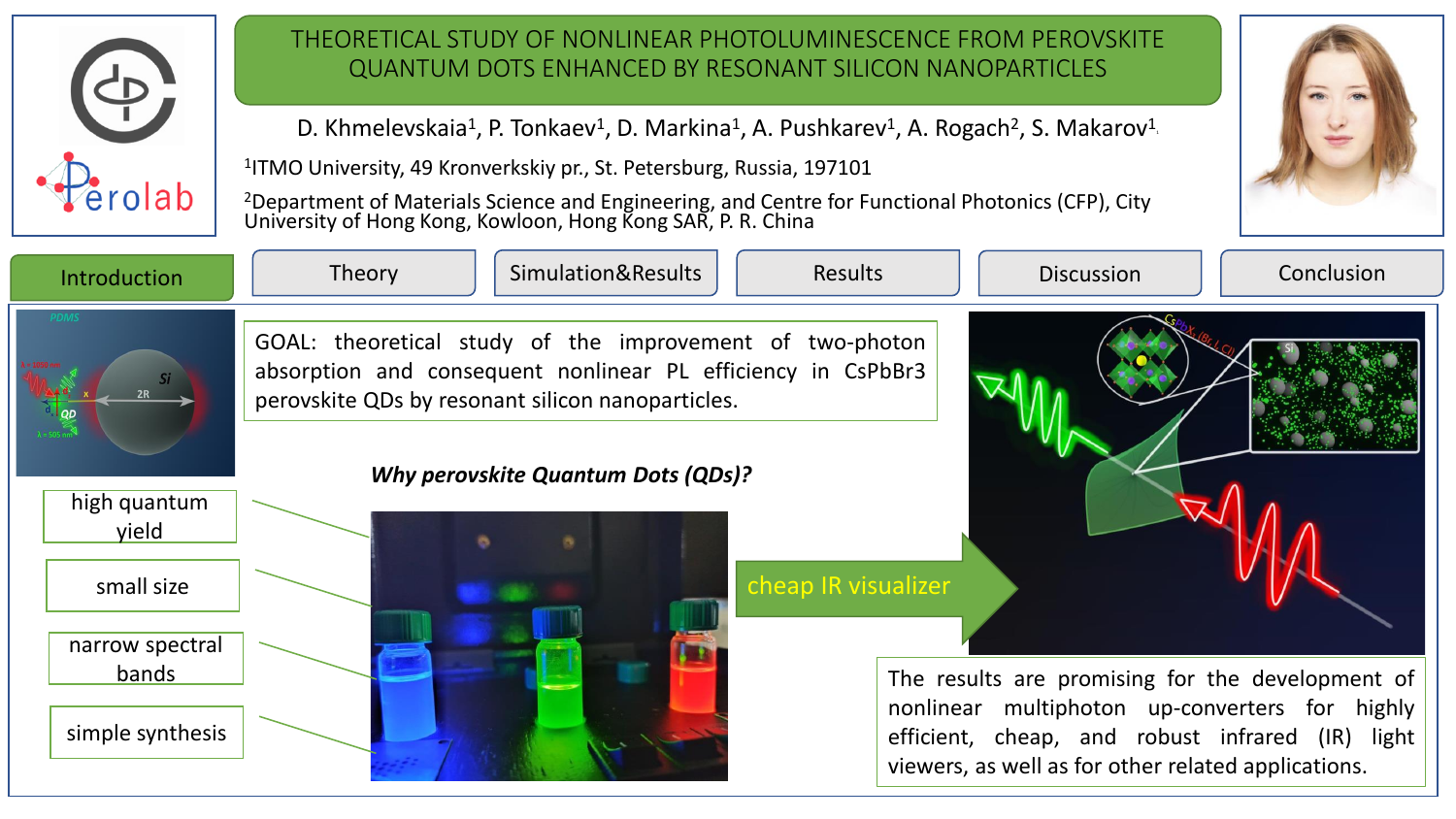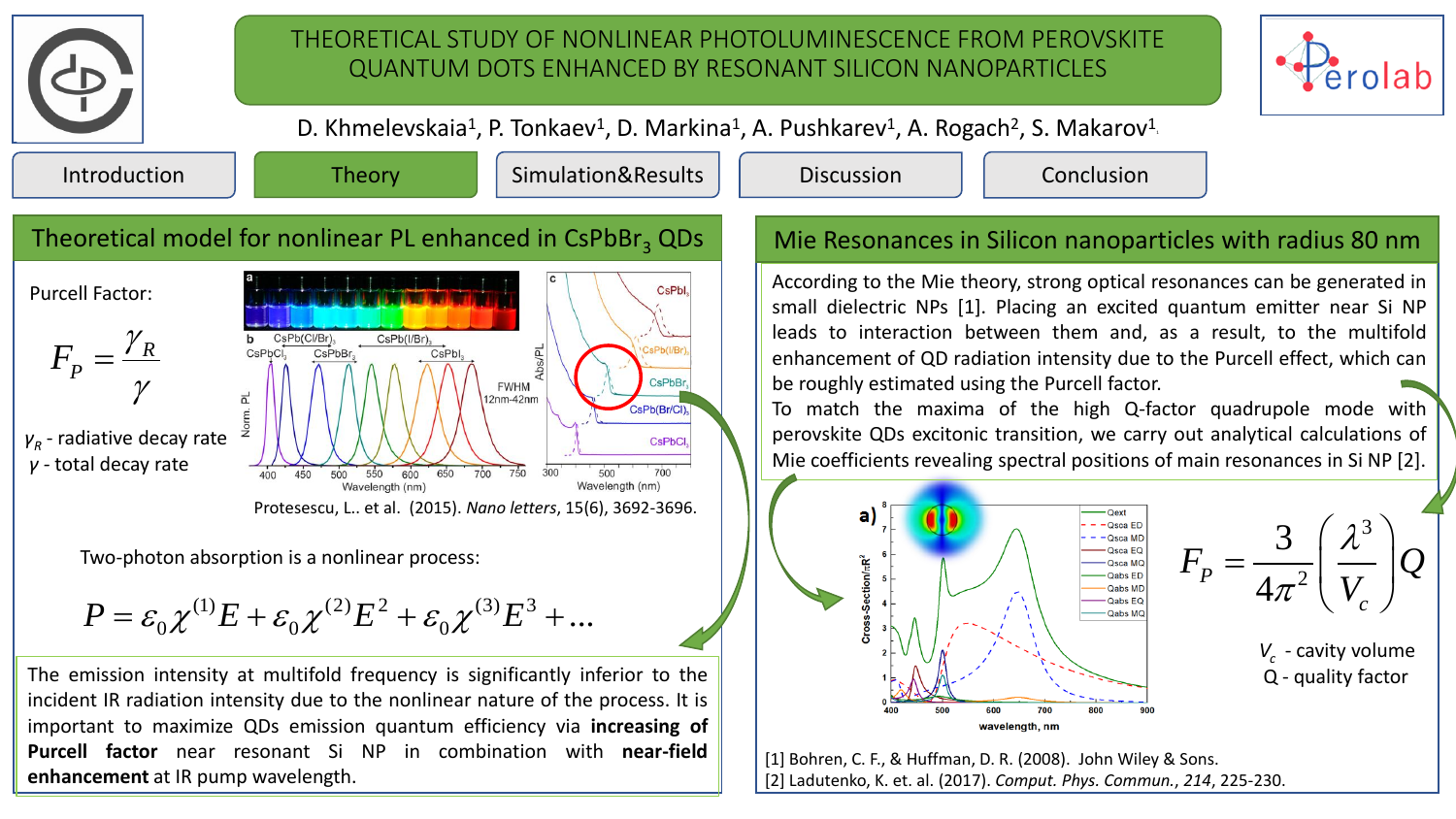

effectively excited quadrupole magnetic mode in the Si

The average numerically estimated Purcell factor for 10 nm perovskite QD in PDMS medium is calculated to be

NP by longitudinal oriented dipole.

around 2.

Spectral dependence of the Purcell factor for longitudinal oriented dipole for various distances

[2] Greffet, J. J. et. al. (2010). Phys. Rev. Lett., 105(11), 117701. [3] Zyuzin, M. V. et. al. (2018). Sci. Rep., 8(1), 1-7.

wavelength, nm

To take into account all dipole moments induced in the Si NP by the QD, we consider the averaging as 2/3 dipoles oriented longitudinally and 1/3 orientated orthogonally with respect to the nanoparticle surface [3].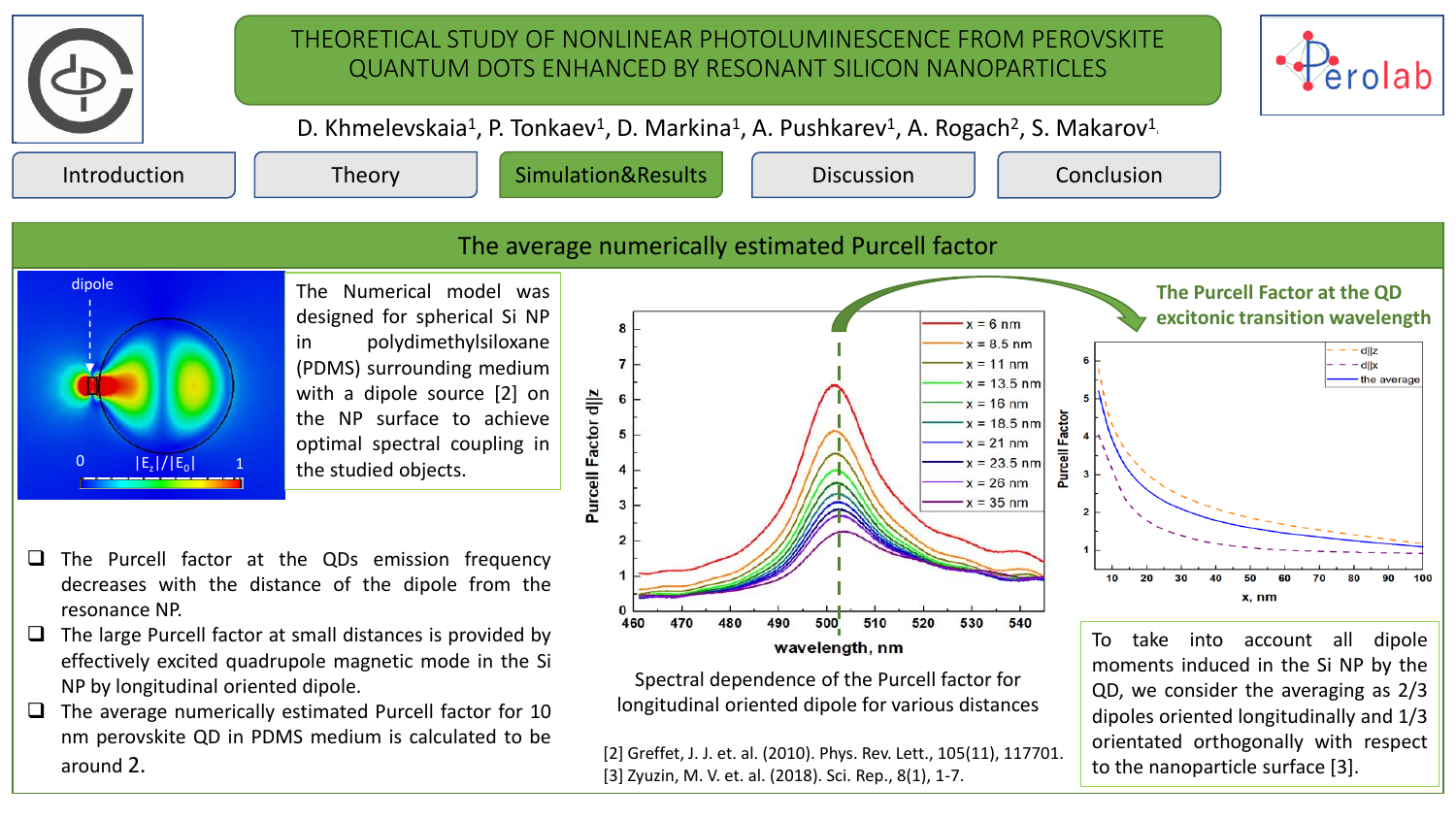

## THEORETICAL STUDY OF NONLINEAR PHOTOLUMINESCENCE FROM PEROVSKITE QUANTUM DOTS ENHANCED BY RESONANT SILICON NANOPARTICLES



D. Khmelevskaia<sup>1</sup>, P. Tonkaev<sup>1</sup>, D. Markina<sup>1</sup>, A. Pushkarev<sup>1</sup>, A. Rogach<sup>2</sup>, S. Makarov<sup>1</sup>

Introduction Theory Simulation&Results Discussion Conclusion

## Near-field enhancement at IR pump wavelength in Si NP

To obtain a total nonlinear PL intensity enhancement in perovskite QDs, the model of the Si NP near-field amplification by the external IR radiation is considered. Both polarizations of the external electric field (along z and y axis) are taken into account.



Numerically calculated near-field distribution by a plane wave at 1050 nm excitation with polarization indicated by the corresponding black arrow.



The averaged contribution of such near-field enhancement in Si NP to the total QDs PL intensity magnification.

## Total QDs multiphoton PL intensity enhancement

To estimate a possible nonlinear PL enhancement in CsPbBr3 QDs placed in closer proximity to Si NP, we consider a distance between the dipole center and NP boundary equal to 10 nm, which is comparable with the QD size. A total perovskite QDs multiphoton PL intensity enhancement near Si NP is:



4  $_{0}$   $\prime$ <sub>10</sub>  $\bigcup_0 \bigsqcup E_0$  $\frac{PL}{0} = \eta_0 \frac{\gamma_R}{\gamma_R} \left| \frac{|E|}{\gamma_E} \right| \approx 10$ *PL*  $I_{PL}$  *i*  $\gamma_R$   $E$  $\frac{I}{I_{PL}^0} = \eta_0 \frac{I_{R}}{\gamma_0} \left| \frac{I_{R}}{E} \right|$  $\gamma$  $\eta$  $\gamma$  $\left\lceil \left\lvert E\right\rvert \right\rceil ^{4}$  $=\eta_0 \frac{\gamma_R}{\gamma_L} \left| \frac{|E|}{|E|} \right| \approx 10$  $\left[\left|E_{0}\right|\right]$  =

where  $I_{PL}^0$  and  $E_0$  are QDs PL intensity and electric field amplitude without Si NP, respectively. According to the previous works, CsPbBr3 QDs PLQY can be taken as 50% at room temperature, and here we use  $\eta_0$  equal to 0.5